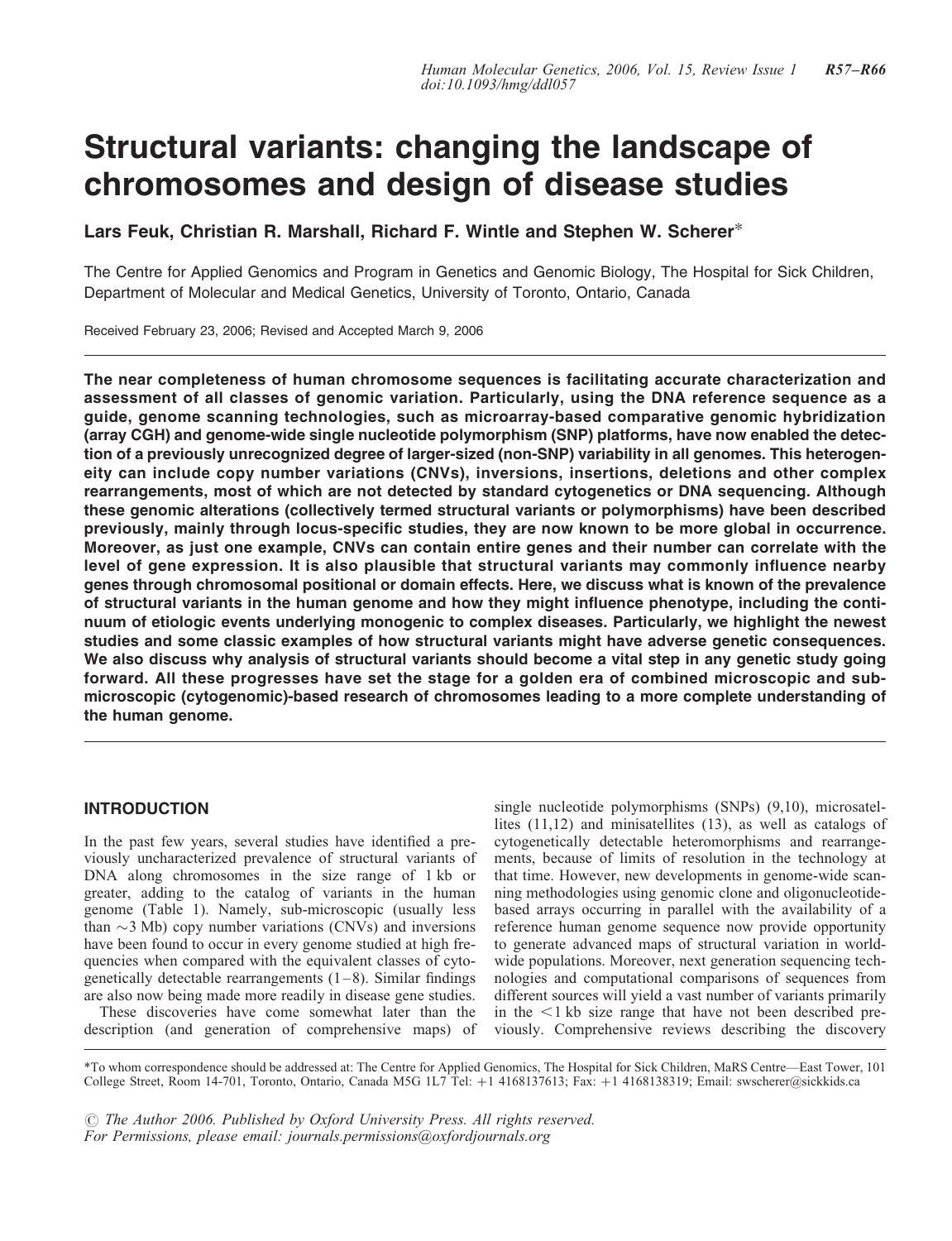| Table 1. Genetic variation in the human genome |  |
|------------------------------------------------|--|
|------------------------------------------------|--|

| Variation type                                                  | Definition                                                                                                                                                                  | Frequency (if known) in the human genome                                                                                                                     | References      |
|-----------------------------------------------------------------|-----------------------------------------------------------------------------------------------------------------------------------------------------------------------------|--------------------------------------------------------------------------------------------------------------------------------------------------------------|-----------------|
| <b>SNP</b>                                                      | Single base pair variation found in $>1\%$ of<br>chromosomes in a given population                                                                                          | $\sim$ 10 million SNPs in the human population                                                                                                               | $(112 - 114)$   |
| Insertion/deletion variant (InDel)                              | Deletion or insertion of a segment of DNA.<br>Includes small polymorphic changes and<br>large chromosomal aberrations. InDels<br>$>1$ kb in size are often also called CNVs | $\sim$ 1 million insertion/deletions polymorph-<br>$\text{isms} > 1$ bp in the human genome                                                                  | (115, 116)      |
| Microsatellite (e.g. $CA_n$ repeats)                            | Sequences containing variable numbers of<br>$1-6$ bp repeats totaling $\leq$ 200 bp in length                                                                               | $>1$ million microsatellites in the human<br>genome, accounting for $\sim$ 3% of the<br>sequence                                                             | (114, 117, 118) |
| Minisatellite and variable numbers of<br>tandem repeats (VNTRs) | Polymorphic sequence containing $20-50$<br>copies of $6-100$ bp repeats                                                                                                     | $\sim$ 150 000 minisatellites, of which $\sim$ 20%<br>are polymorphic                                                                                        | (13, 119, 120)  |
| Multisite variant (MSV)                                         | Single nucleotide variant with complex<br>characteristics due to CNV or gene<br>conversion                                                                                  | The number of MSVs is currently unknown                                                                                                                      | (121)           |
| Intermediate-sized structural variant<br>(ISV)                  | Gain or loss of a DNA sequence $>8$ kb in<br>size also includes inversion breakpoints                                                                                       | 297 ISVs were identified using a fosmid<br>library from a single genome                                                                                      | (4)             |
| CNV; copy number polymorphism<br>(CNP); large-scale CNV         | Copy number change $>1$ kb. If the fre-<br>quency is $>1\%$ , it is called a CNP. LCVs<br>are CNVs $\sim$ 50 kb in size or greater                                          | The frequency of CNVs in the human gen-<br>ome is unknown. Estimates of larger<br>CNVs (> 50 kb)                                                             | (1,2,19)        |
| Inversion                                                       | Rearrangement causing a segment of DNA to<br>be present in reverse orientation                                                                                              | Estimates of microscopically detectable<br>inversion frequencies are $0.12-0.7\%$<br>(pericentric) and $0.1-0.5\%$ (paracentric);<br>sub-microscopic unknown | (122, 123)      |
| Translocation                                                   | Rearrangement in which a DNA fragment is<br>attached to different chromosome                                                                                                | 1/500 is heterozygous for a reciprocal trans-<br>location and 1/1000 for Robertsonian<br>translocations                                                      | $(122 - 124)$   |
| Unbalanced rearrangements                                       | Rearrangements which lead to a net gain or<br>loss of DNA are referred to as unbalanced                                                                                     | Unbalanced rearrangements occur in<br>$\sim$ 1/1500 live births                                                                                              | (125)           |

and properties of, in particular, CNVs, but also other structural variants, have been published recently  $(14-19)$ . Here, we highlight the latest findings, with a particular emphasis on the new sub-microscopic variants being increasingly described in the  $\sim$ 1 kb to  $\sim$ 3 Mb size range and how they may influence phenotype or be involved in disease.

## STRUCTURAL VARIATION INFLUENCING PHENOTYPE

Changes in DNA that affect gene function (often through affecting dosage) can have a deleterious effect on the reproductive fitness of an organism, and in some cases represent lethal mutations. In these circumstances, the variants would eventually be destined to disappear, but they can often exist in a heterozygous form for many generations. In between these extremes of selectively neutral variants and lethal mutations lie variants that can influence physiological, biochemical, morphological and pathological variation in the human population. Recent descriptions of numerous 'genesized' (the average size of a gene being  $\sim$  70 kb) submicroscopic structural variants in all genomes have generated significant excitement in the field  $(20-25)$ , because (i) it was presumed they probably should exist for the same reasons as SNPs and microscopic variants; (ii) their sheer size (often affecting hundreds to thousands of nucleotides of DNA) increases the likelihood that the alteration is, in fact, a genomic lesion explaining disease outcomes; (iii) as such, some will also be shown to predispose to disease either directly or in combination with other variants and factors

and (iv) some will provide substrate for evolutionary change. The description of all variants will be important for many wide-ranging reasons, better resolving a more completely annotated reference genome sequence to understanding implications in pharmacogenomics and clinical diagnostic testing.

It has been well established in many classic  $(26-33)$  as well as in more recent studies of monogenic disease (34), oligogenetic disease  $(35-41)$ , and most recently in complex disease that the study of such chromosome rearrangements can be the most rapid approach to identify candidate susceptibility loci and genes (that then need to be confirmed in other samples). For complex diseases (note that in some cases, these were the Mendelian sub-forms of complex disease demonstrating the same phenotypic endpoint), examples include: in autism, X-chromosome deletions led to the identification of the neuroligin *NLGN3* and *NLGN4* genes (42); in schizophrenia, a familial chromosome 1 translocation led to the discovery of the *DISC1* and *DISC2* genes (43); in dyslexia, distinct chromosomes 3 and 15 translocations led to the discovery of ROBO1 and DYXC1, respectively (44,45); in severe speech and language disorder, a chromosome 7q31 translocation pinpointed the FOXP2 gene (46); in Tourette syndrome, a *de novo* inversion led to *SLITRK1* involvement (47); in severe expressive language delay, microduplication of the Williams –Beuren syndrome locus on chromosome 7q11.23 (48) and in early onset Parkinson and Alzheimer's disease, duplications of SNCA and APP on chromosomes 4 and 21, respectively, have been shown to be causative (49,50).

Indeed, the primary message of this review is to increase the awareness of the necessity for including steps for screening for structural variants in genetic experiments. This was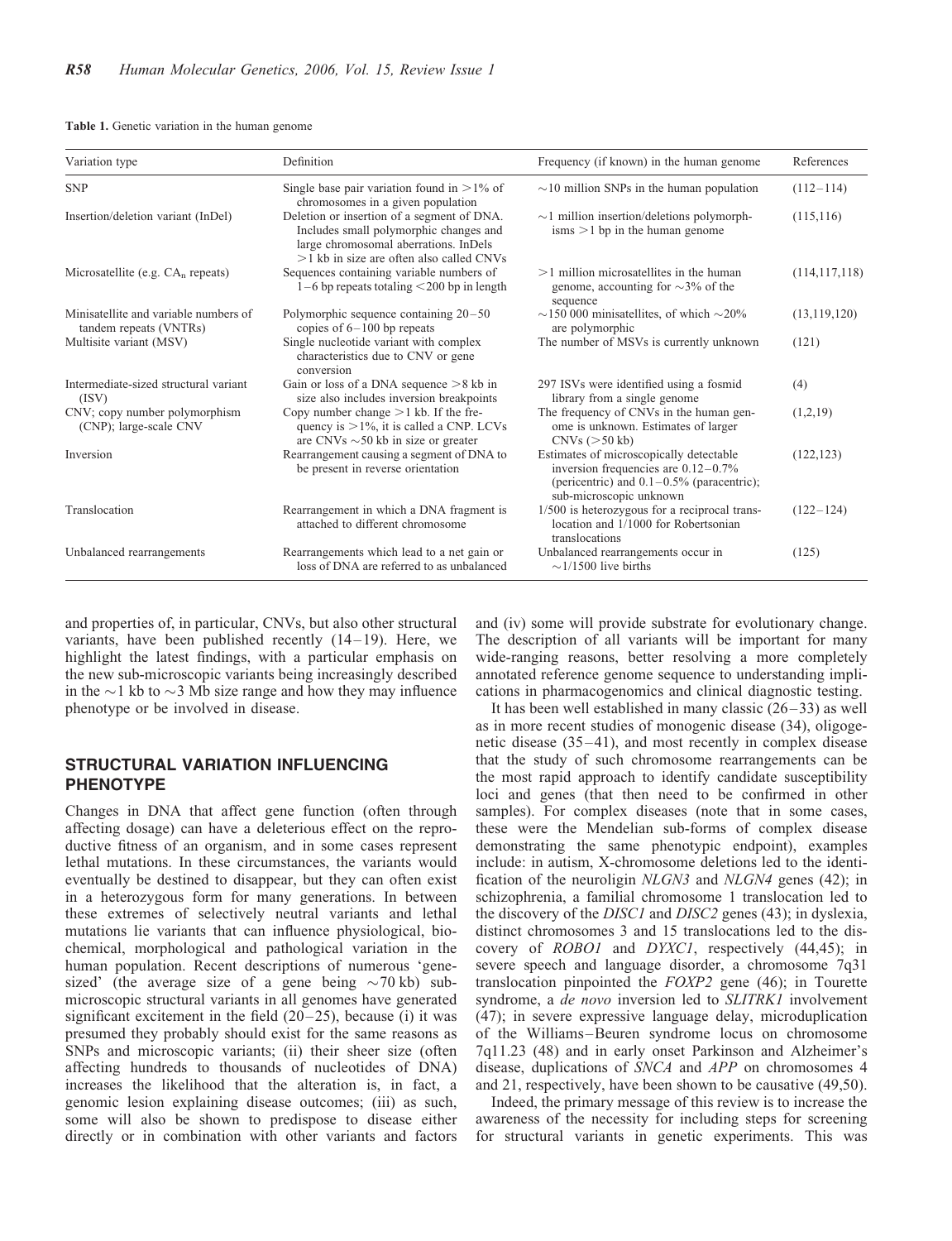

Figure 1. CNV influencing gene dosage and expression and disease. There are a number of mechanisms by which CNVs potentially could have an effect on gene expression and phenotypic traits. Well-documented examples involve regions with multiple genes deleted in microdeletion syndromes and microduplication syndromes (A), where there is a direct correlation between genotype and phenotype. Copy number polymorphisms where a gene is located entirely within a region that varies in copy number (B) have also been described to show a direct correlation between gene copy number and gene expression. Another mechanism by which CNVs may have an influence on disease phenotype is if the remaining copy harbors a risk allele that becomes apparent only in the hemizygous state (C). The opposite scenario may also occur, with an increased number of copies harboring a risk allele, causing a concurrent increase in disease susceptibility. It can also be hypothesized that CNVs may affect gene expression without directly changing the gene copy number. Gains or losses affecting the regulatory elements or promoter regions can also be important contributors to differences in gene expression. This could involve either loss of an element of transcriptional regulation (D and F) or a loss/gain changing the structural properties of DNA inhibiting enhancer interaction, chromatin structure or access of transcription factors to their binding sites (E). Interaction and additive models with any of these scenarios combined or in combination with any type of variation at other loci can be expected to be the cause of more complex genetic traits.

exquisitely demonstrated in a recent study showing that copy number polymorphism in the *FCGR3* gene predisposes to glomerulonephritis in humans and rats (51). Preliminary data suggest that dozens of CNVs alone will be found in a given genome when assessed using comprehensive scanning methodologies. The sub-microscopic variants will be intermediate in size and frequency in comparison to occurrence of cytogenetically detectable and smaller  $(<1$  kb) polymorphisms. These aberrations can be hundreds of kilobases long, having important implications for the potential effect they may exert on genes and transcriptional regulation (Fig. 1). Moreover, a large number of CNVs have been shown to contain one or more entire coding transcripts (1,2,52,53). In studies where these genes have been characterized, there seems to be a direct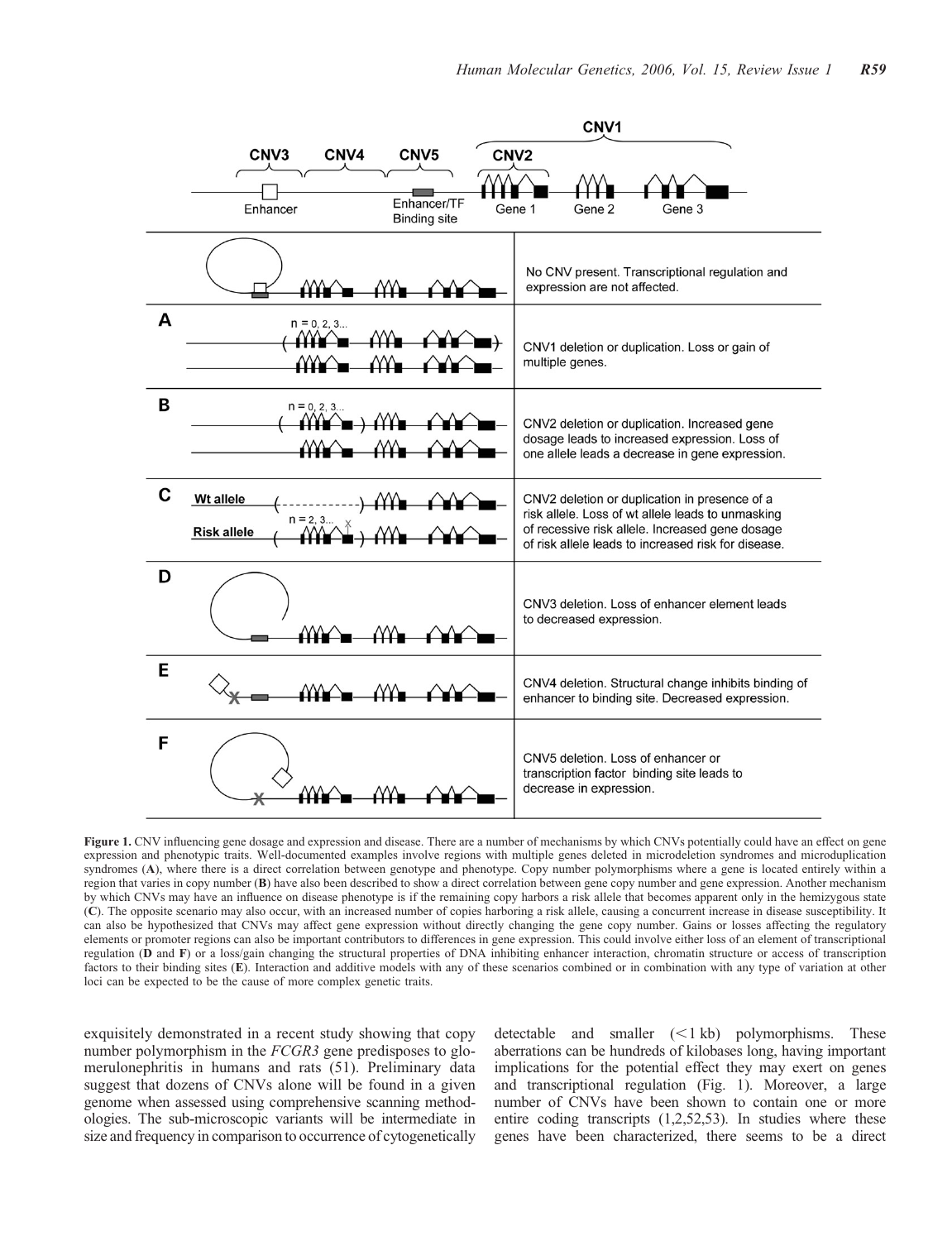| Indication                                              | OMIM Locus    |                     | Gene(s)<br>involved gene | Distance from                                                    | Type of rearrangement                                                                                          | Effect on gene(s) Reference Comments |            |                                                                                                          |
|---------------------------------------------------------|---------------|---------------------|--------------------------|------------------------------------------------------------------|----------------------------------------------------------------------------------------------------------------|--------------------------------------|------------|----------------------------------------------------------------------------------------------------------|
| Severe speech<br>and language<br>disorder               | 608636 7q31.1 |                     | FOXP2                    | At least $680$ kb $5'$                                           | Balanced translocation                                                                                         | Postulated down-<br>regulation       | (70)       |                                                                                                          |
| Blepharophimosis<br>syndrome (BPES)                     | 110100 3q22.3 |                     | FOXL2                    | $101 - 231$ kb 5';<br>28.7 kb 3'                                 | Four different microdeletions<br>$(126 \text{ kb}$ to $1.9 \text{ Mb}$ in size)<br>5'; 188 kb microdeletion 3' | Postulated down-<br>regulation       | (101)      |                                                                                                          |
| Campomelic<br>dysplasia                                 |               | 114290 17g24.3      | SOX9                     | 400 and 900 kb<br>$5'$ : 1.3 Mb<br>down-stream<br>(complex case) | Two balanced translocations<br>and one complex balanced<br>translocation                                       | Postulated down-<br>regulation       | (82, 83)   | Mild acampomelic<br>phenotype in two<br>patients                                                         |
| Peter's anomaly                                         | 604229 1q41   |                     | TGFB2                    | 500 kb $3'$                                                      | Balanced translocation                                                                                         | Postulated down-<br>regulation       | (98)       |                                                                                                          |
| Potocki-Shaffer<br>syndrome                             |               | 601224 11p11.2      | ALX4                     | $>15$ kb 3'                                                      | $\sim$ 1.37 Mb deletion                                                                                        | Postulated down-<br>regulation       | (100)      | Atypical phenotype<br>(parietal foramina)                                                                |
| Short stature                                           |               | 312865 Xp22.33 SHOX |                          | $250 - 350$ kb $5'$                                              | Ring $(X)$ with deletion of<br>$700 - 900$ kb of Xp and Xq<br>pseudoautosomal regions                          | Postulated down-<br>regulation       | (104)      | Multiple other genes<br>deleted                                                                          |
| Spastic paraplegia<br>type II with axonal<br>neuropathy |               | 312920 Xq22.2       | <i>PLP1</i>              | $135 - 185$ kb 3'                                                | $100 - 150$ kb duplication                                                                                     | Postulated down-<br>regulation       | (102, 126) | Unusual phenotype;<br>PLP1 duplications<br>and deletions lead<br>to Pelizaeus-<br>Merzbacher<br>syndrome |
| Townes-Brocks<br>syndrome                               |               | 107480 16q12.1      | <i>SALL1</i>             | $>180$ kb 5'                                                     | Balanced translocation                                                                                         | Postulated down-<br>regulation       | (127)      |                                                                                                          |
| X-linked recessive<br>hypoparathyroidism                |               | 307700 Xq27.1       | SOX3                     | $67$ kb $3'$                                                     | Deletion of $\sim$ 25 kb with<br>insertion of $\sim$ 340 kb                                                    | Postulated down-<br>regulation       | (99)       |                                                                                                          |

Table 2. Selected recently published examples of potential position effects caused by structural variants

correlation between increases in gene copy number and increased levels of mRNA (53–56). Polymorphic deletions containing entire genes have also been described, where a fraction of the population are homozygous for the deletion allele and, therefore, do not have the gene present in their genome (6,8,57). Most of the genes in this category belong to gene families or are recently duplicated in evolutionary history, and this may increase the tolerance for null alleles.

Specific categories of genes seem over-represented in CNVs including those important for interaction with the surrounding environment, such as olfaction and response to external stimuli (19,58). Examples of such polymorphic genes include glutathione S-transferase genes (59,60), cytochrome P450 genes  $(61-65)$  and the complement component C4 (66). In each case, changes to gene copy number have been shown to give rise to concomitant changes in the level of enzyme activity, with phenotypic consequences. Another example is the CCL3L1 gene, where the increased copy number has been shown to be protective against HIV infection (56).

Inversions represent another class of structural variation (Table 1), but knowledge of their prevalence in the human genome is more limited. This is partly due to a lack of technologies for robust and inexpensive discovery of such balanced rearrangements. In addition, preliminary data indicate that inversion variants are less abundant than CNVs in the human genome (4). However, there are a number of welldocumented cases where inversion variants can be associated with disease predisposition, primarily in microdeletion syndromes. In these instances, the inversion variant need not be a direct cause of the disease, but instead it can act as a risk factor for microdeletion to occur in the offspring, as appears

to be the case in Williams –Beuren (67), Angelman (68) and Sotos syndromes (69).

## POTENTIAL LONG-RANGE (POSITION) EFFECTS OF STRUCTURAL VARIANTS ON GENES

As discussed, structural variants can affect dosage by directly interrupting genes, but it is important to appreciate that they can have an equivalent effect at a distance (in an indirect manner) (Fig. 1). Although genes only represent a small portion  $( $3\%$ )$  of the human genome and there are hundreds of putative 'gene deserts', sometimes millions of base pairs in size  $(70-72)$ , there is now substantial evidence that regulatory elements of genes can reside up to a million base pairs or more away (Fig. 1; Table 2) (Supplementary Material, Table S1). Thus, structural variants cannot be presumed to be selectively neutral because they encompass only noncoding segments, but instead a careful assessment of nearby genes that may be affected via a 'position effect' mechanism also needs to be considered.

Position effect refers to the alteration of a gene's expression pattern as a result of a change in its genomic location or chromatin environment. This phenomenon has been most extensively studied in *Drosophila* (73) and yeast (74), but an increasing number of examples in humans have been reported, including a variety of developmental disorders such as aniridia (75 –78), holoprosencephaly (79 – 81), campomelic dysplasia (82-90), thalassemias (91-94),  $X-Y$  sex reversal (95,96) and others (Supplementary Material, Table S1). Position effects can be caused by a variety of mechanisms. These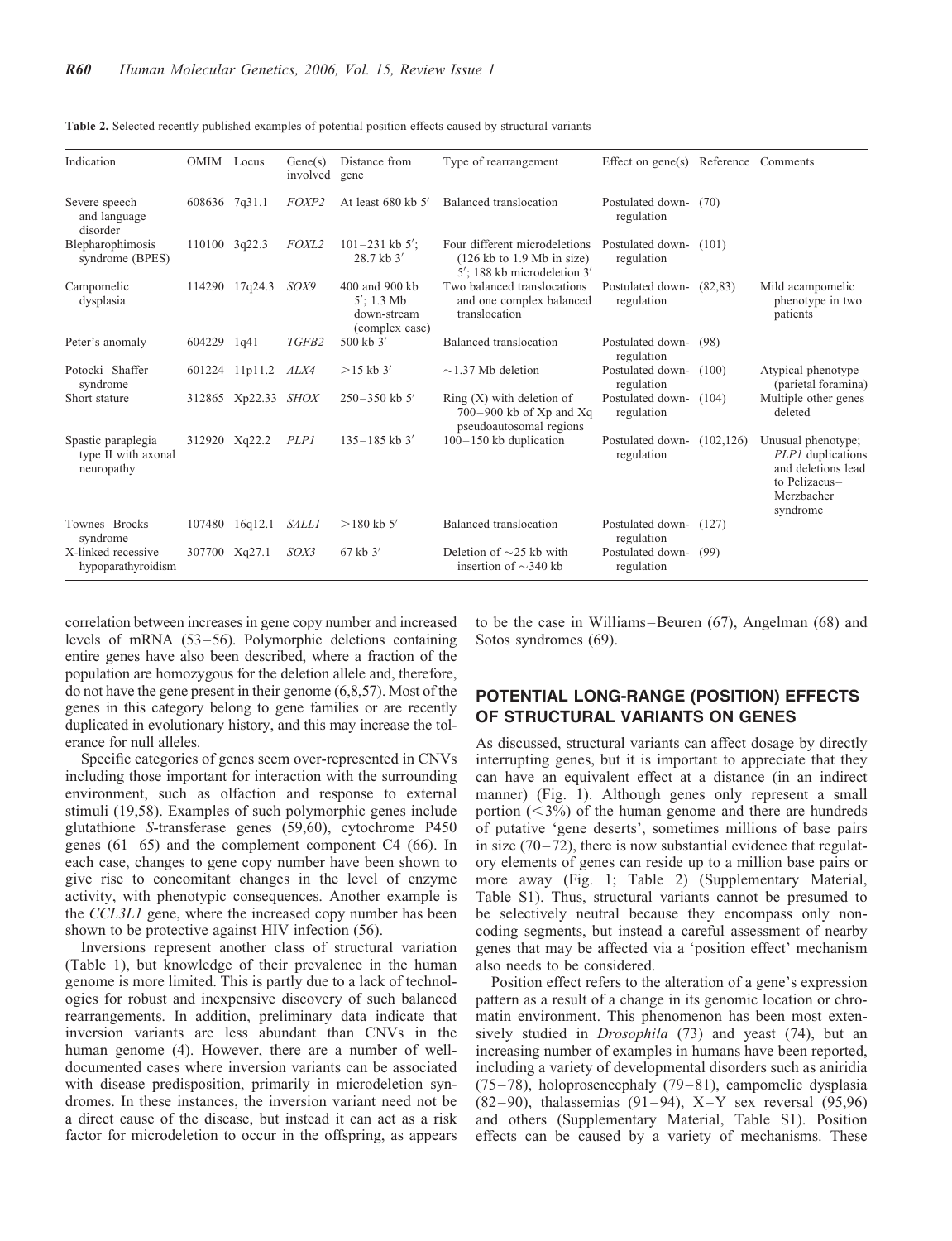include translocation of a gene into a heterochromatic region resulting in the methylation of promoter regions and consequent down-regulation of expression, chromosome breakage (translocations, inversions, deletions and duplications) that separates a gene from some or all of its transcriptional control elements or otherwise alters gene expression (94), or genomic rearrangements that bring a gene into close proximity to a positive regulatory element (97). In recent reviews (80,97), several additional examples of congenital abnormalities resulting in either obvious or postulated position effects in humans have been reported. Here, we call attention to some studies from the past few years, highlighting how the structural variants can be involved in disease through different mechanisms of action (Table 2) (additional historical studies are summarized in Supplementary Material, Table S1).

In most cases, the effect of genomic rearrangement on gene expression has been inferred, rather than observed directly. This is often due to the unavailability of appropriate tissue or developmental timing of expression that would render gene expression analysis impossible. As an example, a translocation that disrupts the HDAC9 gene at 7p21.1 has its reciprocal breakpoint on chromosome 1,  $\sim$  500 kb from the TGFB2 gene. The patient carrying this translocation has Peter's anomaly, a defect of the anterior chamber of the eye, and as Tgfb2 null mice have very similar developmental eye defects, and therefore, the authors consider a position effect at TGFB2, rather than HDAC9 disruption, to be the most likely underlying pathology (98). A more complex example is a 23 – 25 kb deletion and 340 kb insertion at the deletion point,  $67$  kb  $3'$  to the  $SOX3$  gene, found in a patient with X-linked recessive hypoparathyroidism (99). It is presumed that down-regulation of SOX3 results in the phenotype, as SOX3 has been observed to be expressed in the developing parathyroid of mouse embryos.

In other recent examples, Wakui et al. (100) report a patient with a large deletion located just  $3'$  of the  $ALX4$  gene having atypical manifestation of Potocki –Shaffer syndrome. Beysen et al. (101) describe a number of patients with Blepharophimosis syndrome (one of the syndromes most frequently reported to be associated with position effects in humans), each having a microdeletion near the FOXL2 gene. Lee et al. (102) describe a patient with an atypical phenotype (spastic paraplegia type II with axonal neuropathy) because of a duplication near the PLP1 gene, deletions and duplications of which usually result in Pelizaeus–Merzbacher syndrome (103). Mild forms of campomelic dysplasia, a skeletal malformation syndrome, have also been reported, as a result of balanced translocations near the SOX9 gene in three different patients [two with simple reciprocal translocations and one with a complex translocation (82,83)]. Ellison et al. (104) report a patient with a ring (X) chromosome that is presumed to cause a down-regulation of the SHOX gene, resulting in short stature in that patient, although a significant amount of Xp and Xq material is also deleted, including several other genes. Finally, in an extreme case carrying a  $de novo$  t(6;7) (p21.1;q36) reciprocal translocation exhibiting both holoprosencephaly and cleidocranial dysplasia, there are two apparent position effect mutations in the same individual: the 7q36 breakpoint mapping 15 kb telomeric to the  $5'$  end of Sonic Hedgehog causes holoprosencephaly and the 6p21.1



Figure 2. Genetic and genomic considerations of assessing the influence of structural variants on gene expression and phenotype/disease manifestation.

breakpoint mapping 800 kb upstream of CBFA1 (RUNX2) causes cleidocranial dysplasia (80).

It is striking that a majority of genes reported to be affected by apparent position effects in humans are involved in developmental syndromes. This could be due to ascertainment bias, as phenotypes in these patients tend to be either atypical or unusually mild. Alternatively, it could be that other classes of genes, e.g. those encoding enzymes, are much more tolerant to positional silencing or down-regulation and that individuals with such rearrangements thus escape clinical notice. It has also been suggested that large 'gene deserts' often found around the developmental genes (71) may serve as enhanced targets for chromosomal rearrangements (105). Notwithstanding, the take home message from these studies and others is that the structural variant need not only affect what we usually define as the classical gene unit to have an effect; proximal and distal genes also need to be considered.

#### MEDICAL AND BIOLOGICAL SIGNIFICANCE

With the ability to recognize dozens of sub-microscopic variants in all genomes, a hierarchical paradigm of how to differentiate the manifestation of disease- (or phenotype-) associated changes needs to be considered (Fig. 2). For example, in some cases, a structural variant correlates directly with the disease, such as the case in dosage-related microdeletions and duplications that cause genomic disorders and in other cases described earlier (106). Family-based studies can demonstrate whether a change is de novo or has been inherited and, in the latter case, whether there are likely to be associated phenotypic consequences. However, there are numerous examples of lack of penetrance or variable expression of phenotype in inherited chromosomal rearrangements (107), requiring analysis be extended to a larger population of controls. Other factors such as the genomic context (e.g. types of genes and likelihood to be affected by position effect), the heritable stability of the variant (it could predispose to other mitotic or meiotic rearrangements), influence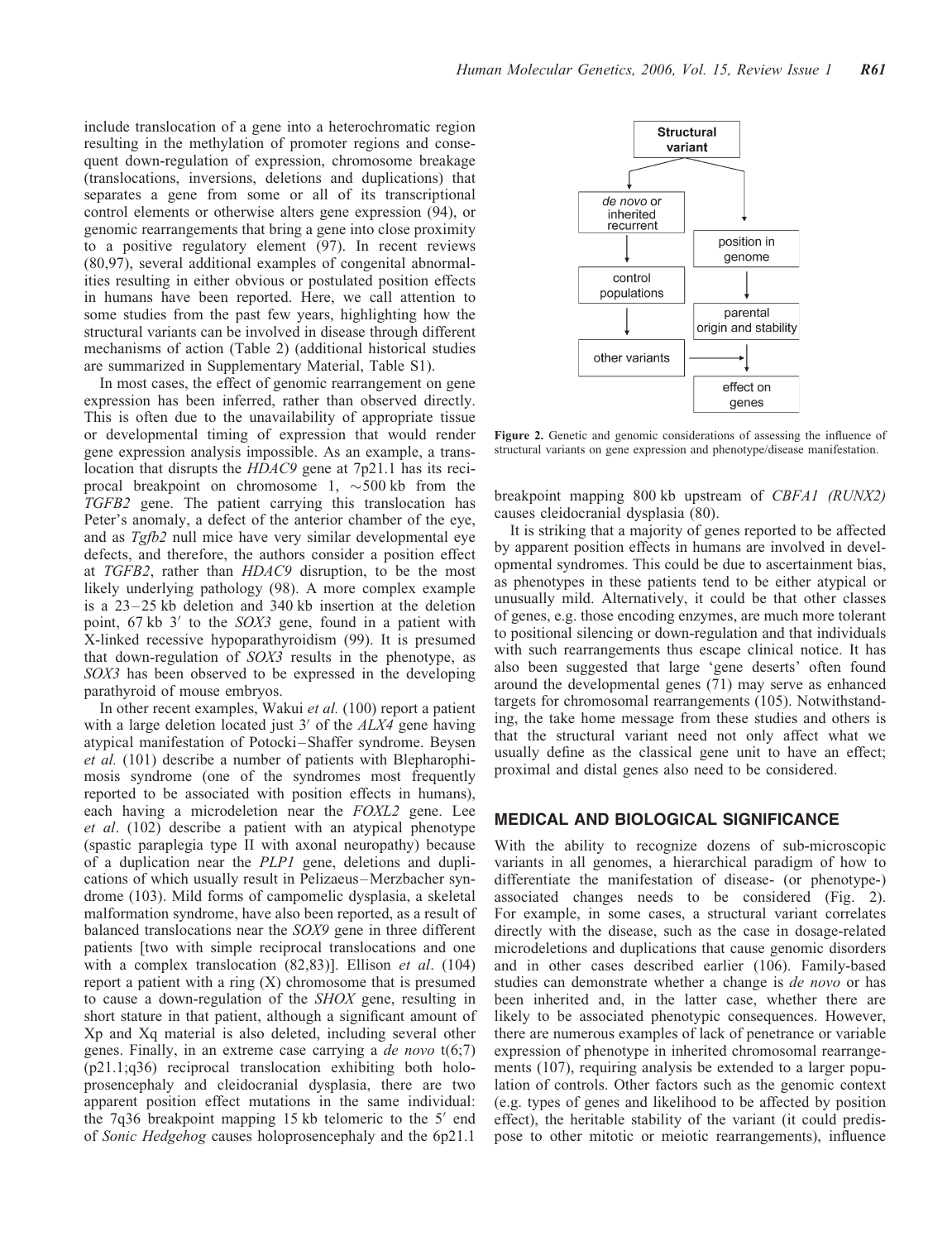| Name                                                                                                  | Host                                                                           | Description                                                                                                                                                                                | Website                                                 |
|-------------------------------------------------------------------------------------------------------|--------------------------------------------------------------------------------|--------------------------------------------------------------------------------------------------------------------------------------------------------------------------------------------|---------------------------------------------------------|
| Database of Genomic Variants                                                                          | The Centre for Applied<br>Genomics, The Hospital<br>for Sick Children, Toronto | A comprehensive summary of<br>human large-scale genomic<br>variants with information about<br>frequency and their relation to<br>genes, segmental duplications<br>and genome assembly gaps | projects.tcag.ca/variation/                             |
| Human Structural Variation<br>Database                                                                | Genome Sciences,<br>University of Washington                                   | A catalog of human genomic<br>polymorphisms ascertained by<br>experimental and computational<br>analyses                                                                                   | humanparalogy.gs.washington<br>edu/structuralvariation/ |
| Database of Chromosomal<br>Imbalance and Phenotype in<br>Humans using Ensembl<br>Resources (DECIPHER) | Wellcome Trust Sanger<br>Institute                                             | A database of sub-microscopic<br>chromosomal imbalances with<br>links to resulting phenotypes                                                                                              | www.sanger.ac.uk/postgenomics/decipher/                 |
| Human Genome Epidemiology<br>Network (HuGENet)                                                        | Centers for Disease Control<br>and Prevention                                  | Committed to assessing the impact<br>of human genome variation on<br>population health and how<br>genetic information can be used<br>to improve health and prevent<br>disease              | www.cdc.gov/genomics/hugenet/default.htm                |
| Developmental Genome<br>Anatomy Project (DGAP)                                                        | Harvard University                                                             | Database of balanced chromosomal<br>rearrangements critical to<br>development                                                                                                              | www.bwhpathology.org/dgap/                              |
| Mendelian Cytogenetics Network<br>Online Database                                                     | Wilhelm Johannsen Centre<br>for Functional Genome<br>Research                  | A collection of disease-associated<br>balanced chromosomal<br>rearrangements                                                                                                               | www.mcndb.org/index.jsp                                 |
| Chromosome Abnormality<br>Database (CAD)                                                              | NHS, UK                                                                        | A collection of both constitutional<br>and acquired abnormal karyo-<br>types reported by UK Regional<br><b>Cytogenetics Centers</b>                                                        | www.ukcad.org.uk/cocoon/ukcad/                          |
| The European Collection of Cell<br>Cultures (ECACC)                                                   | ECACC and the Health<br>Protection Agency                                      | A cell-culture collection to<br>service the research community<br>consisting of over 40 000 cell<br>lines representing 45 different<br>species                                             | www.ecacc.org.uk/                                       |
| Coriell Cell Respository                                                                              | National Institutes of<br>Health (NIH)                                         | Provides essential research<br>reagents to the scientific<br>community by establishing,<br>verifying, maintaining and<br>distributing cells cultures and<br>DNA derived from cell cultures | locus.umdnj.edu/ccr                                     |
| NIGMS Human Genetic Cell<br>Repository                                                                | National Institute of<br>General Medical Sciences                              | Supplies scientists with the<br>materials for accelerating<br>disease gene discovery with<br>highly characterized, viable and<br>contaminant-free cell cultures<br>and DNA samples         | locus.umdnj.edu/nigms/                                  |
| Mitelman Database of<br>Chromosome Aberrations<br>in Cancer                                           | National Cancer Institute                                                      | Relates chromosomal aberrations<br>to tumor characteristics, based<br>on either individual cases or<br>associations                                                                        | egap.nci.nih.gov/chromosomes/mitelman                   |

Table 3. Examples of databases and resources for studies of structural variation

of other variants and possible parent-of-origin effects (e.g. imprinted regions) all need to be considered when evaluating the effect at the genic level.

Databases cataloging large-scale genotype and phenotype correlations (17,70,108) will be increasingly important to help discern how these changes might cause phenotypic or functional outcomes (Table 3 provides web links). For example, the genome-wide initiatives including the Database of Chromosomal Imbalance and Phenotypes in Humans using Ensembl Resources (DECIPHER) and the Developmental Genome Anatomy Project (DGAP) promise to bridge the gap from DNA sequence to medical genetic outcomes,

but the databases are still sparsely populated. Other efforts, including the Mendelian Cytogenetics Network Online Database, the Chromosome Abnormality Database, the European Collection of Cell Cultures, Coriell Cell Repositories, NIGMS Human Genetic Cell Repository and the Mitelman Database of chromosome aberrations in cancer, among others, provide catalogs of samples with karyotypes and phenotypes. The Database of Genomic Variants and the Human Structural Variation Database house information on structural variants that are generally not known to cause disease. It is also worth noting that there are large data sets of SNPs and microsatellites from disease mapping studies (Supplementary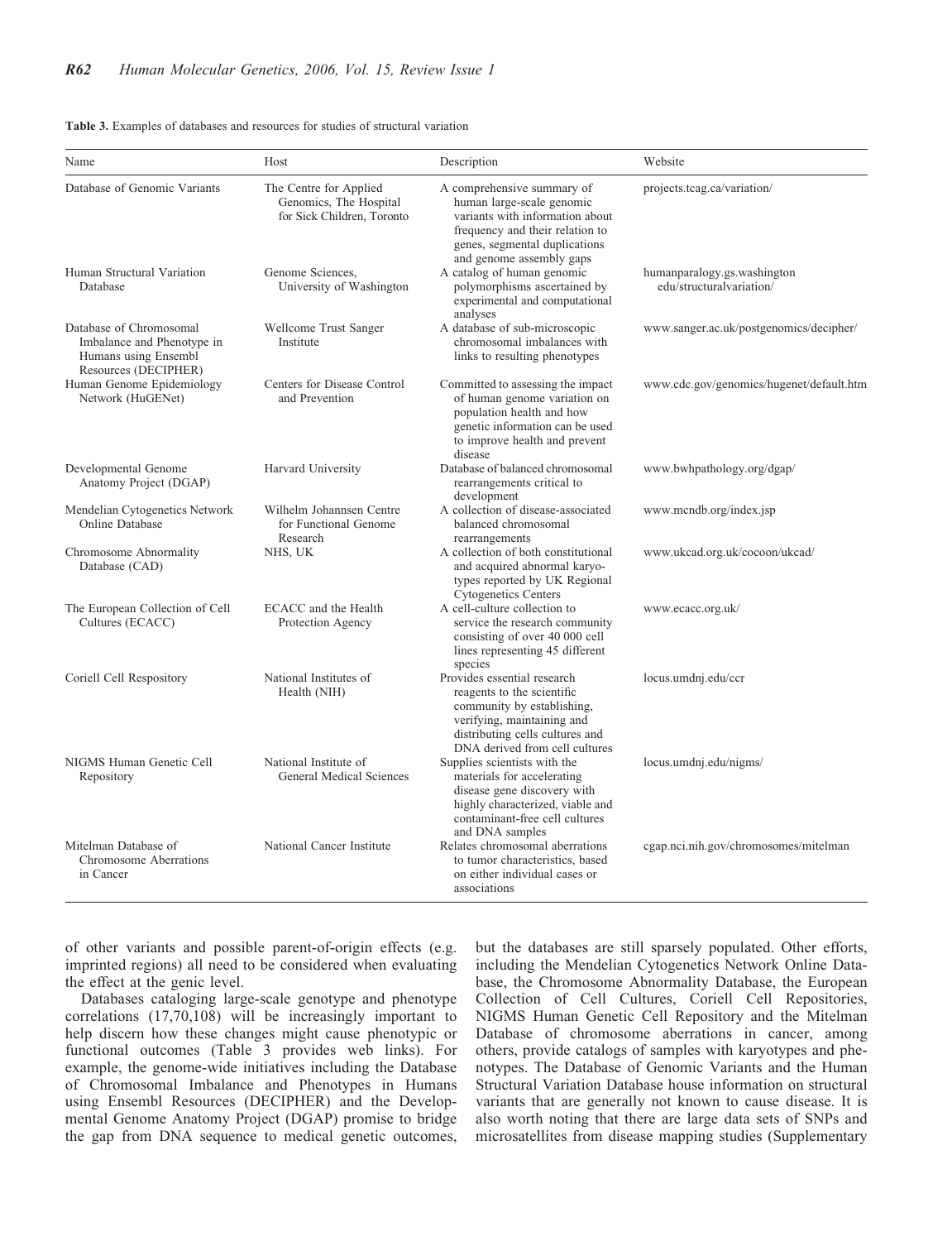Material, Tables S2 and S3) that could be analyzed for their putative CNV content in a manner similar to what has been done in autism (109) and HapMap samples (6,8).

## CONCLUSIONS AND FUTURE STUDIES

The complexity of variation in the human genome continues to be unraveled, providing opportunity to explain genetic contributions to disease in a more comprehensive manner. Going forward into the next few years, studies examining the role of sub-microscopic structural variation will become a predominant theme because of significant advances in technology allowing for the scanning of genomes at relatively high resolution. In fact, on the basis of the numbers of discoveries and impact alone in the past 2 years, it could be argued that we have entered a 'cytogenomic' era for discovery in human genetics. In large-scale population-based whole genome association studies (Supplementary Material, Table S3), and in any disease gene study, a component of assessing structural variation content should be incorporated. However, comprehending the contribution of these variants will require the understanding of wide-ranging data from simple presence or absence (in cases and controls) to the position and context in the genome (Fig. 2). It will be important to determine the new mutation rate (25,110) of these variants across the genome, including the heterochromatic regions. The next frontier will be to fully catalog all the structural variants in the  $\sim$ 1 kb to 3 Mb size range discussed here, but also all other variations in the 1 bp to 1 kb size range (Table 1), which will probably be best discerned through personalized genome (re-)sequencing (111). Coupling all of this information to large cohorts of meticulously phenotyped sample collections and corresponding databases would provide insight toward understanding the etiology of many unresolved diseases.

#### SUPPLEMENTARY MATERIAL

Supplementary Material is available at HMG Online.

#### ACKNOWLEDGEMENTS

The work was supported by funds from The Centre for Applied Genomics, Hospital for Sick Children, Genome Canada/Ontario Genomics Institute, the Canadian Institutes of Health Research (CIHR) and the McLaughlin Centre for Molecular Medicine. L.F. is supported by the Swedish Medical Research Council, C.R.M. by The Hospital for Sick Children Research Training Centre and S.W.S. is an Investigator of CIHR and International Scholar of the Howard Hughes Medical Institute.

Conflict of Interest statement. None declared.

#### **REFERENCES**

1. Iafrate, A.J., Feuk, L., Rivera, M.N., Listewnik, M.L., Donahoe, P.K., Qi, Y., Scherer, S.W. and Lee, C. (2004) Detection of large-scale variation in the human genome. Nat. Genet., 36, 949–951.

- 2. Sebat, J., Lakshmi, B., Troge, J., Alexander, J., Young, J., Lundin, P., Maner, S., Massa, H., Walker, M., Chi, M. et al. (2004) Large-scale copy number polymorphism in the human genome. Science, 305, 525–528.
- 3. Sharp, A.J., Locke, D.P., McGrath, S.D., Cheng, Z., Bailey, J.A., Vallente, R.U., Pertz, L.M., Clark, R.A., Schwartz, S., Segraves, R. et al. (2005) Segmental duplications and copy-number variation in the human genome. Am. J. Hum. Genet., 77, 78–88.
- 4. Tuzun, E., Sharp, A.J., Bailey, J.A., Kaul, R., Morrison, V.A., Pertz, L.M., Haugen, E., Hayden, H., Albertson, D., Pinkel, D. et al. (2005) Fine-scale structural variation of the human genome. Nat. Genet., 37, 727–732.
- 5. Feuk, L., Macdonald, J.R., Tang, T., Carson, A.R., Li, M., Rao, G., Khaja, R. and Scherer, S.W. (2005) Discovery of human inversion polymorphisms by comparative analysis of human and chimpanzee DNA sequence assemblies. PLoS Genet., 1, e56.
- 6. Conrad, D.F., Andrews, T.D., Carter, N.P., Hurles, M.E. and Pritchard, J.K. (2006) A high-resolution survey of deletion polymorphism in the human genome. Nat. Genet., 38, 75–81.
- 7. Hinds, D.A., Kloek, A.P., Jen, M., Chen, X. and Frazer, K.A. (2006) Common deletions and SNPs are in linkage disequilibrium in the human genome. Nat. Genet., 38, 82–85.
- 8. McCarroll, S.A., Hadnott, T.N., Perry, G.H., Sabeti, P.C., Zody, M.C., Barrett, J.C., Dallaire, S., Gabriel, S.B., Lee, C., Daly, M.J. et al. (2006) Common deletion polymorphisms in the human genome. Nat. Genet., 38, 86–92.
- 9. Altshuler, D., Brooks, L.D., Chakravarti, A., Collins, F.S., Daly, M.J. and Donnelly, P. (2005) A haplotype map of the human genome. Nature, 437, 1299–1320.
- 10. The International HapMap Consortium (2003) The International HapMap Project. Nature, 426, 789–796.
- 11. Murray, J.C., Buetow, K.H., Weber, J.L., Ludwigsen, S., Scherpbier-Heddema, T., Manion, F., Quillen, J., Sheffield, V.C., Sunden, S., Duyk, G.M. et al. (1994) A comprehensive human linkage map with centimorgan density. Cooperative Human Linkage Center (CHLC). Science, 265, 2049–2054.
- 12. Kong, A., Gudbjartsson, D.F., Sainz, J., Jonsdottir, G.M., Gudjonsson, S.A., Richardsson, B., Sigurdardottir, S., Barnard, J., Hallbeck, B., Masson, G. et al. (2002) A high-resolution recombination map of the human genome. Nat. Genet., 31, 241-247.
- 13. Nakamura, Y., Leppert, M., O'Connell, P., Wolff, R., Holm, T., Culver, M., Martin, C., Fujimoto, E., Hoff, M., Kumlin, E. et al. (1987) Variable number of tandem repeat (VNTR) markers for human gene mapping. Science, 235, 1616–1622.
- 14. Buckley, P.G., Mantripragada, K.K., Piotrowski, A., Diaz de Stahl, T. and Dumanski, J.P. (2005) Copy-number polymorphisms: mining the tip of an iceberg. Trends Genet., 21, 315–317.
- 15. Freeman, J.L., Perry, G.H., Feuk, L., Redon, R., McCarroll, S.A., Althshuler, D.M., Aburatani, H., Jones, K., Tyler-Smith, C., Hurles, M.E. et al.(2006) Copy number variation: new insights in genome diversity. Genome Res., submitted.
- 16. Stankiewicz, P. and Lupski, J.R. (2002) Genome architecture, rearrangements and genomic disorders. Trends Genet., 18, 74 –82.
- 17. Bugge, M., Bruun-Petersen, G., Brondum-Nielsen, K., Friedrich, U., Hansen, J., Jensen, G., Jensen, P.K., Kristoffersson, U., Lundsteen, C., Niebuhr, E. et al. (2000) Disease associated balanced chromosome rearrangements: a resource for large scale genotype–phenotype delineation in man. J. Med. Genet., 37, 858–865.
- 18. Lupski, J.R. and Stankiewicz, P. (2005) Genomic disorders: molecular mechanisms for rearrangements and conveyed phenotypes. PLoS Genet., 1, e49.
- 19. Feuk, L., Carson, A.R. and Scherer, S.W. (2006) Structural variation in the human genome. Nat. Rev. Genet., 7, 85-97.
- 20. Carter, N.P. (2004) As normal as normal can be? Nat. Genet., 36, 931–932.
- 21. Eichler, E.E. (2006) Widening the spectrum of human genetic variation. Nat. Genet.,  $38.9 - 11$ .
- 22. Lee, C. (2005) Vive la difference! Nat. Genet., 37, 660-661.
- 23. Nadeau, J.H. and Lee, C. (2006) Genetics: copies count. Nature, 439, 798–799.
- 24. Check, E. (2005) Human genome: patchwork people. Nature, 437, 1084–1086.
- 25. van Ommen, G.J. (2005) Frequency of new copy number variation in humans. Nat. Genet., 37, 333–334.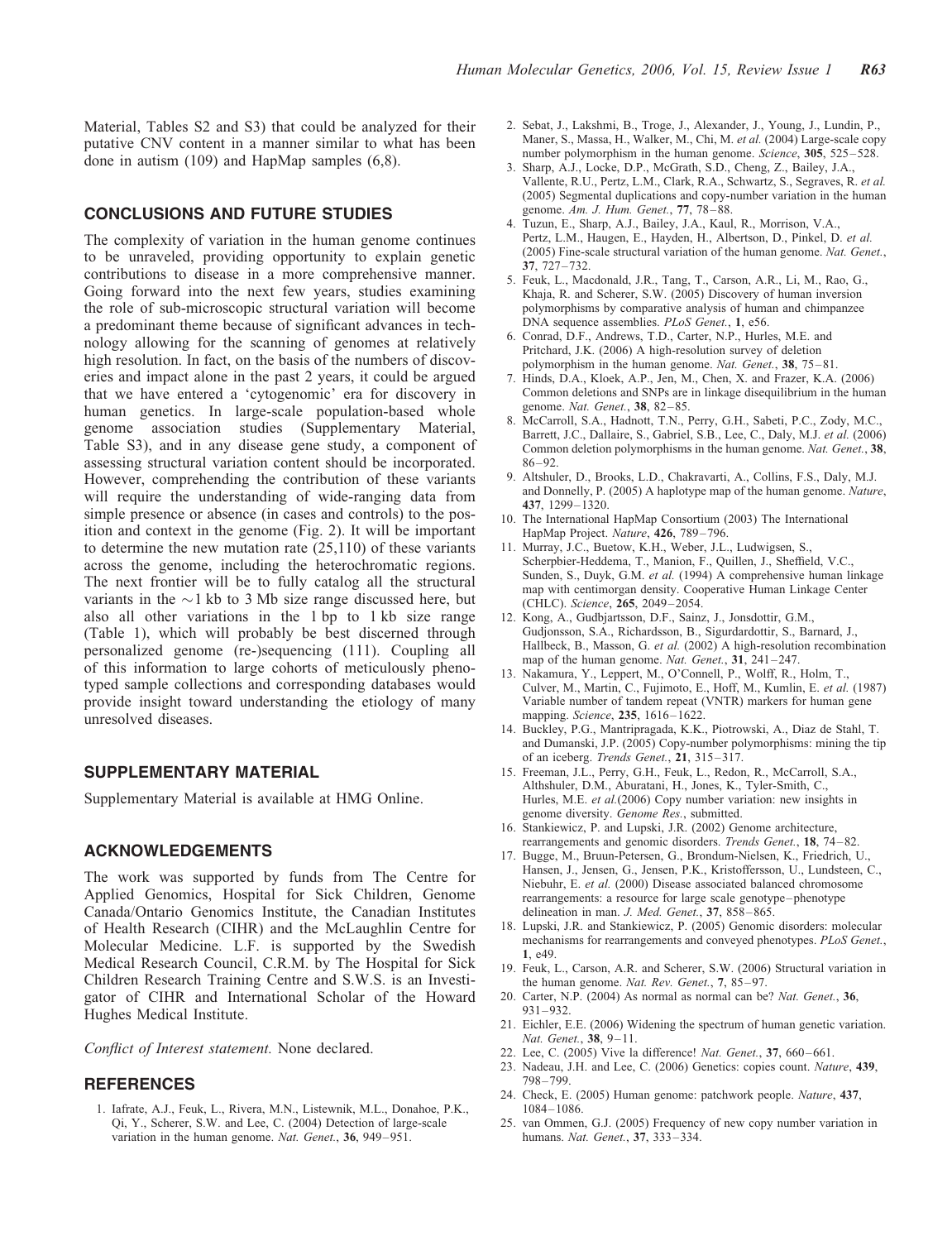- 26. Cawthon, R.M., Weiss, R., Xu, G.F., Viskochil, D., Culver, M., Stevens, J., Robertson, M., Dunn, D., Gesteland, R., O'Connell, P. et al. (1990) A major segment of the neurofibromatosis type 1 gene: cDNA sequence, genomic structure, and point mutations. Cell, 62, 193-201.
- 27. Call, K.M., Glaser, T., Ito, C.Y., Buckler, A.J., Pelletier, J., Haber, D.A., Rose, E.A., Kral, A., Yeger, H., Lewis, W.H. et al. (1990) Isolation and characterization of a zinc finger polypeptide gene at the human chromosome 11 Wilms' tumor locus. Cell, 60, 509-520.
- 28. Royer-Pokora, B., Kunkel, L.M., Monaco, A.P., Goff, S.C., Newburger, P.E., Baehner, R.L., Cole, F.S., Curnutte, J.T. and Orkin, S.H. (1986) Cloning the gene for an inherited human disorder—chronic granulomatous disease—on the basis of its chromosomal location. Nature, 322, 32-38.
- 29. Monaco, A.P., Neve, R.L., Colletti-Feener, C., Bertelson, C.J., Kurnit, D.M. and Kunkel, L.M. (1986) Isolation of candidate cDNAs for portions of the Duchenne muscular dystrophy gene. Nature, 323,  $646 - 650.$
- 30. Burghes, A.H., Logan, C., Hu, X., Belfall, B., Worton, R.G. and Ray, P.N. (1987) A cDNA clone from the Duchenne/Becker muscular dystrophy gene. Nature, 328, 434–437.
- 31. Friend, S.H., Bernards, R., Rogelj, S., Weinberg, R.A., Rapaport, J.M., Albert, D.M. and Dryja, T.P. (1986) A human DNA segment with properties of the gene that predisposes to retinoblastoma and osteosarcoma. Nature, 323, 643 –646.
- 32. Gessler, M., Poustka, A., Cavenee, W., Neve, R.L., Orkin, S.H. and Bruns, G.A. (1990) Homozygous deletion in Wilms tumours of a zinc-finger gene identified by chromosome jumping. Nature, 343, 774 –778.
- 33. Wallace, M.R., Marchuk, D.A., Andersen, L.B., Letcher, R., Odeh, H.M., Saulino, A.M., Fountain, J.W., Brereton, A., Nicholson, J., Mitchell, A.L. et al. (1990) Type 1 neurofibromatosis gene: identification of a large transcript disrupted in three NF1 patients. Science, 249,  $181 - 186.$
- 34. Vissers, L.E., Veltman, J.A., van Kessel, A.G. and Brunner, H.G. (2005) Identification of disease genes by whole genome CGH arrays. Hum. Mol. Genet., 14 (Spec no. 2), R215–R223.
- 35. Rosenberg, C., Knijnenburg, J., Bakker, E., Vianna-Morgante, A.M., Sloos, W., Otto, P.A., Kriek, M., Hansson, K., Krepischi-Santos, A.C., Fiegler, H. et al. (2006) Array-CGH detection of micro rearrangements in mentally retarded individuals: clinical significance of imbalances present both in affected children and normal parents. J. Med. Genet., 43,  $180 - 186.$
- 36. Schoumans, J., Ruivenkamp, C., Holmberg, E., Kyllerman, M., Anderlid, B.M. and Nordenskjold, M. (2005) Detection of chromosomal imbalances in children with idiopathic mental retardation by array based comparative genomic hybridisation (array-CGH). J. Med. Genet., 42, 699 –705.
- 37. de Vries, B.B., Pfundt, R., Leisink, M., Koolen, D.A., Vissers, L.E., Janssen, I.M., Reijmersdal, S., Nillesen, W.M., Huys, E.H., Leeuw, N. et al. (2005) Diagnostic genome profiling in mental retardation. Am. J. Hum. Genet., 77, 606 –616.
- 38. Shaw-Smith, C., Redon, R., Rickman, L., Rio, M., Willatt, L., Fiegler, H., Firth, H., Sanlaville, D., Winter, R., Colleaux, L. et al. (2004) Microarray based comparative genomic hybridisation (array-CGH) detects submicroscopic chromosomal deletions and duplications in patients with learning disability/mental retardation and dysmorphic features. J. Med. Genet., 41, 241–248.
- 39. Miyake, N., Shimokawa, O., Harada, N., Sosonkina, N., Okubo, A., Kawara, H., Okamoto, N., Kurosawa, K., Kawame, H., Iwakoshi, M. et al. (2006) BAC array CGH reveals genomic aberrations in idiopathic mental retardation. Am. J. Med. Genet. A, 140, 205–211.
- 40. Bauters, M., Van Esch, H., Marynen, P. and Froyen, G. (2005) X chromosome array-CGH for the identification of novel X-linked mental retardation genes. Eur. J. Med. Genet., 48, 263–275.
- 41. Lugtenberg, D., de Brouwer, A.P., Kleefstra, T., Oudakker, A.R., Frints, S.G., Schrander-Stumpel, C.T., Fryns, J.P., Jensen, L.R., Chelly, J., Moraine, C. et al. (2005) Chromosomal copy number changes in patients with non-syndromic X-linked mental retardation detected by array CGH. J. Med. Genet., doi:10.1136/jmg.2005.036178.
- 42. Jamain, S., Quach, H., Betancur, C., Rastam, M., Colineaux, C., Gillberg, I.C., Soderstrom, H., Giros, B., Leboyer, M., Gillberg, C. et al. (2003) Mutations of the X-linked genes encoding neuroligins NLGN3 and NLGN4 are associated with autism. Nat. Genet., 34, 27-29.
- 43. Millar, J.K., Wilson-Annan, J.C., Anderson, S., Christie, S., Taylor, M.S., Semple, C.A., Devon, R.S., Clair, D.M., Muir, W.J., Blackwood, D.H. et al. (2000) Disruption of two novel genes by a translocation co-segregating with schizophrenia. Hum. Mol. Genet., 9, 1415–1423.
- 44. Taipale, M., Kaminen, N., Nopola-Hemmi, J., Haltia, T., Myllyluoma, B., Lyytinen, H., Muller, K., Kaaranen, M., Lindsberg, P.J., Hannula-Jouppi, K. et al. (2003) A candidate gene for developmental dyslexia encodes a nuclear tetratricopeptide repeat domain protein dynamically regulated in brain. Proc. Natl Acad. Sci. USA, 100, 11553–11558.
- 45. Hannula-Jouppi, K., Kaminen-Ahola, N., Taipale, M., Eklund, R., Nopola-Hemmi, J., Kaariainen, H. and Kere, J. (2005) The axon guidance receptor gene ROBO1 is a candidate gene for developmental dyslexia. PLoS Genet., 1, e50.
- 46. Lai, C.S., Fisher, S.E., Hurst, J.A., Vargha-Khadem, F. and Monaco, A.P. (2001) A forkhead-domain gene is mutated in a severe speech and language disorder. Nature, 413, 519-523.
- 47. Abelson, J.F., Kwan, K.Y., O'Roak, B.J., Baek, D.Y., Stillman, A.A., Morgan, T.M., Mathews, C.A., Pauls, D.L., Rasin, M.R., Gunel, M. et al. (2005) Sequence variants in SLITRK1 are associated with Tourette's syndrome. Science, 310, 317–320.
- 48. Somerville, M.J., Mervis, C.B., Young, E.J., Seo, E.J., del Campo, M., Bamforth, S., Peregrine, E., Loo, W., Lilley, M., Perez-Jurado, L.A. et al. (2005) Severe expressive-language delay related to duplication of the Williams–Beuren locus. N. Engl. J. Med., 353, 1694–1701.
- 49. Singleton, A.B., Farrer, M., Johnson, J., Singleton, A., Hague, S., Kachergus, J., Hulihan, M., Peuralinna, T., Dutra, A., Nussbaum, R. et al. (2003) alpha-Synuclein locus triplication causes Parkinson's disease. Science, 302, 841.
- 50. Rovelet-Lecrux, A., Hannequin, D., Raux, G., Le Meur, N., Laquerriere, A., Vital, A., Dumanchin, C., Feuillette, S., Brice, A., Vercelletto, M. et al. (2006) APP locus duplication causes autosomal dominant early-onset Alzheimer disease with cerebral amyloid angiopathy. Nat. Genet., 38, 24-26.
- 51. Aitman, T.J., Dong, R., Vyse, T.J., Norsworthy, P.J., Johnson, M.D., Smith, J., Mangion, J., Roberton-Lowe, C., Marshall, A.J., Petretto, E. et al. (2006) Copy number polymorphism in Fcgr3 predisposes to glomerulonephritis in rats and humans. Nature, 439, 851 –855.
- 52. Groot, P.C., Mager, W.H. and Frants, R.R. (1991) Interpretation of polymorphic DNA patterns in the human alpha-amylase multigene family. Genomics, 10, 779-785.
- 53. Hollox, E.J., Armour, J.A. and Barber, J.C. (2003) Extensive normal copy number variation of a beta-defensin antimicrobial-gene cluster. Am. J. Hum. Genet., 73, 591-600.
- 54. Aldred, P.M., Hollox, E.J. and Armour, J.A. (2005) Copy number polymorphism and expression level variation of the human falphag-defensin genes DEFA1 and DEFA3. Hum. Mol. Genet., 14, 2045–2052.
- 55. Linzmeier, R.M. and Ganz, T. (2005) Human defensin gene copy number polymorphisms: comprehensive analysis of independent variation in alpha- and beta-defensin regions at 8p22–p23. Genomics, 86, 423–430.
- 56. Gonzalez, E., Kulkarni, H., Bolivar, H., Mangano, A., Sanchez, R., Catano, G., Nibbs, R.J., Freedman, B.I., Quinones, M.P., Bamshad, M.J. et al. (2005) The influence of CCL3L1 gene-containing segmental duplications on HIV-1/AIDS susceptibility. Science, 307, 1434–1440.
- 57. Sprenger, R., Schlagenhaufer, R., Kerb, R., Bruhn, C., Brockmoller, J., Roots, I. and Brinkmann, U. (2000) Characterization of the glutathione S-transferase GSTT1 deletion: discrimination of all genotypes by polymerase chain reaction indicates a trimodular genotype–phenotype correlation. Pharmacogenetics, 10, 557–565.
- 58. Nguyen, D.Q., Webber, C. and Ponting, C.P. (2006) Bias of selection on human copy-number variants. PLoS Genet., 2, e20.
- 59. Hayes, J.D. and Strange, R.C. (2000) Glutathione S-transferase polymorphisms and their biological consequences. Pharmacology, 61, 154–166.
- 60. McLellan, R.A., Oscarson, M., Alexandrie, A.K., Seidegard, J., Evans, D.A., Rannug, A. and Ingelman-Sundberg, M. (1997) Characterization of a human glutathione S-transferase mu cluster containing a duplicated GSTM1 gene that causes ultrarapid enzyme activity. Mol. Pharmacol., 52, 958–965.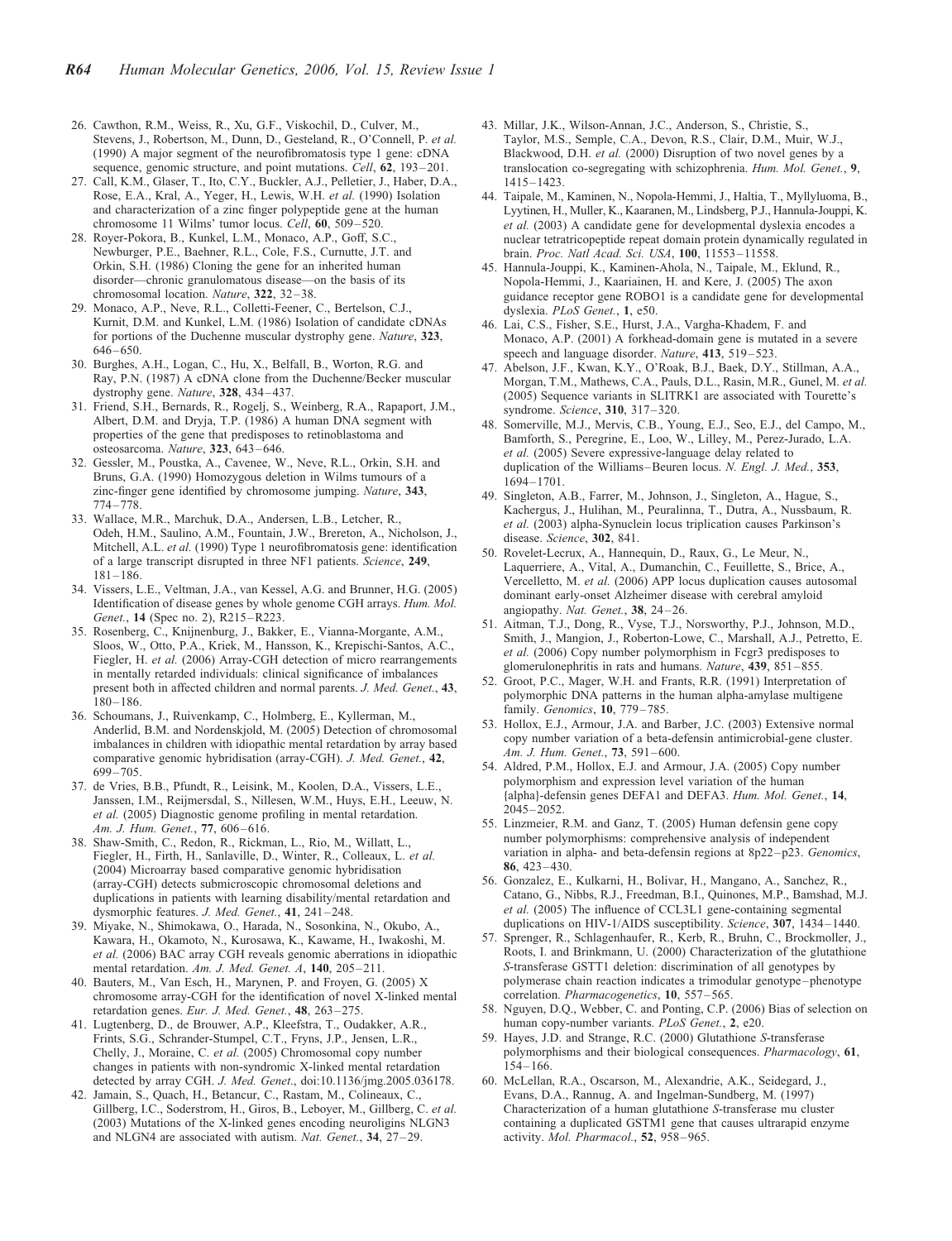- 61. Rao, Y., Hoffmann, E., Zia, M., Bodin, L., Zeman, M., Sellers, E.M. and Tyndale, R.F. (2000) Duplications and defects in the CYP2A6 gene: identification, genotyping, and in vivo effects on smoking. Mol. Pharmacol., 58, 747–755.
- 62. Koppens, P.F., Hoogenboezem, T. and Degenhart, H.J. (2002) Duplication of the CYP21A2 gene complicates mutation analysis of steroid 21-hydroxylase deficiency: characteristics of three unusual haplotypes. Hum. Genet., 111, 405–410.
- 63. Dalen, P., Dahl, M.L., Ruiz, M.L., Nordin, J. and Bertilsson, L. (1998) 10-Hydroxylation of nortriptyline in white persons with 0, 1, 2, 3, and 13 functional CYP2D6 genes. Clin. Pharmacol. Ther., 63, 444-452.
- 64. Mitsunaga, Y., Kubota, T., Ishiguro, A., Yamada, Y., Sasaki, H., Chiba, K. and Iga, T. (2002) Frequent occurrence of CYP2D6\*10 duplication allele in a Japanese population. Mutat. Res., 505, 83–85.
- 65. Ingelman-Sundberg, M. (2002) Polymorphism of cytochrome P450 and xenobiotic toxicity. Toxicology, 181– 182, 447–452.
- 66. Chung, E.K., Yang, Y., Rennebohm, R.M., Lokki, M.L., Higgins, G.C., Jones, K.N., Zhou, B., Blanchong, C.A. and Yu, C.Y. (2002) Genetic sophistication of human complement components C4A and C4B and RP-C4-CYP21-TNX (RCCX) modules in the major histocompatibility complex. Am. J. Hum. Genet., 71, 823–837.
- 67. Osborne, L.R., Li, M., Pober, B., Chitayat, D., Bodurtha, J., Mandel, A., Costa, T., Grebe, T., Cox, S., Tsui, L.C. et al. (2001) A 1.5 million-base pair inversion polymorphism in families with Williams–Beuren syndrome. Nat. Genet., 29, 321-325.
- 68. Gimelli, G., Pujana, M.A., Patricelli, M.G., Russo, S., Giardino, D., Larizza, L., Cheung, J., Armengol, L., Schinzel, A., Estivill, X. et al. (2003) Genomic inversions of human chromosome 15q11–q13 in mothers of Angelman syndrome patients with class II (BP2/3) deletions. Hum. Mol. Genet., 12, 849–858.
- 69. Visser, R., Shimokawa, O., Harada, N., Kinoshita, A., Ohta, T., Niikawa, N. and Matsumoto, N. (2005) Identification of a 3.0-kb major recombination hotspot in patients with Sotos syndrome who carry a common 1.9-Mb microdeletion. Am. J. Hum. Genet., 76, 52–67.
- 70. Scherer, S.W., Cheung, J., MacDonald, J.R., Osborne, L.R., Nakabayashi, K., Herbrick, J.A., Carson, A.R., Parker-Katiraee, L., Skaug, J., Khaja, R. et al. (2003) Human chromosome 7: DNA sequence and biology. Science, 300, 767 –772.
- 71. Ovcharenko, I., Loots, G.G., Nobrega, M.A., Hardison, R.C., Miller, W. and Stubbs, L. (2005) Evolution and functional classification of vertebrate gene deserts. Genome Res., 15, 137-145.
- 72. Hillier, L.W., Graves, T.A., Fulton, R.S., Fulton, L.A., Pepin, K.H., Minx, P., Wagner-McPherson, C., Layman, D., Wylie, K., Sekhon, M. et al. (2005) Generation and annotation of the DNA sequences of human chromosomes 2 and 4. Nature, 434, 724–731.
- 73. Schotta, G., Ebert, A., Dorn, R. and Reuter, G. (2003) Position-effect variegation and the genetic dissection of chromatin regulation in Drosophila. Semin. Cell Dev. Biol., 14, 67–75.
- 74. Tham, W.H. and Zakian, V.A. (2002) Transcriptional silencing at Saccharomyces telomeres: implications for other organisms. Oncogene, 21, 512 –521.
- 75. Crolla, J.A. and van Heyningen, V. (2002) Frequent chromosome aberrations revealed by molecular cytogenetic studies in patients with aniridia. Am. J. Hum. Genet., 71, 1138–1149.
- 76. Lauderdale, J.D., Wilensky, J.S., Oliver, E.R., Walton, D.S. and Glaser, T. (2000) 3' deletions cause aniridia by preventing PAX6 gene expression. Proc. Natl Acad. Sci. USA, 97, 13755-13759.
- 77. Fantes, J., Redeker, B., Breen, M., Boyle, S., Brown, J., Fletcher, J., Jones, S., Bickmore, W., Fukushima, Y., Mannens, M. et al. (1995) Aniridia-associated cytogenetic rearrangements suggest that a position effect may cause the mutant phenotype. Hum. Mol. Genet., 4, 415–422.
- 78. Crolla, J.A., Cross, I., Atkey, N., Wright, M. and Oley, C.A. (1996) FISH studies in a patient with sporadic aniridia and  $t(7;11)$  (q31.2;p13). J. Med. Genet., 33, 66–68.
- 79. Belloni, E., Muenke, M., Roessler, E., Traverso, G., Siegel-Bartelt, J., Frumkin, A., Mitchell, H.F., Donis-Keller, H., Helms, C., Hing, A.V. et al. (1996) Identification of sonic hedgehog as a candidate gene responsible for holoprosencephaly. Nat. Genet., 14, 353 –356.
- 80. Fernandez, B.A., Siegel-Bartelt, J., Herbrick, J.A., Teshima, I. and Scherer, S.W. (2005) Holoprosencephaly and cleidocranial dysplasia in a patient due to two position-effect mutations: case report and review of the literature. Clin. Genet., 68, 349-359.
- 81. Wallis, D.E., Roessler, E., Hehr, U., Nanni, L., Wiltshire, T., Richieri-Costa, A., Gillessen-Kaesbach, G., Zackai, E.H., Rommens, J. and Muenke, M. (1999) Mutations in the homeodomain of the human SIX3 gene cause holoprosencephaly. Nat. Genet., 22, 196–198.
- 82. Velagaleti, G.V., Bien-Willner, G.A., Northup, J.K., Lockhart, L.H., Hawkins, J.C., Jalal, S.M., Withers, M., Lupski, J.R. and Stankiewicz, P. (2005) Position effects due to chromosome breakpoints that map approximately 900 kb upstream and approximately 1.3 Mb downstream of SOX9 in two patients with campomelic dysplasia. Am. J. Hum. Genet., **76**, 652-662.
- 83. Erdel, M., Lane, A.H., Fresser, F., Probst, P., Utermann, G. and Scherer, G. (2004) A new campomelic dysplasia translocation breakpoint maps 400 kb from SOX9. Eur. J. Hum. Genet., Suppl. 12, 136.
- 84. Wagner, T., Wirth, J., Meyer, J., Zabel, B., Held, M., Zimmer, J., Pasantes, J., Bricarelli, F.D., Keutel, J., Hustert, E. et al. (1994) Autosomal sex reversal and campomelic dysplasia are caused by mutations in and around the SRY-related gene SOX9. Cell, 79, 1111–1120.
- 85. Ninomiya, S., Isomura, M., Narahara, K., Seino, Y. and Nakamura, Y. (1996) Isolation of a testis-specific cDNA on chromosome 17q from a region adjacent to the breakpoint of t(12;17) observed in a patient with acampomelic campomelic dysplasia and sex reversal. Hum. Mol. Genet., 5, 69–72.
- 86. Foster, J.W., Dominguez-Steglich, M.A., Guioli, S., Kowk, G., Weller, P.A., Stevanovic, M., Weissenbach, J., Mansour, S., Young, I.D., Goodfellow, P.N. et al. (1994) Campomelic dysplasia and autosomal sex reversal caused by mutations in an SRY-related gene. Nature, 372, 525–530.
- 87. Pop, R., Conz, C., Lindenberg, K.S., Blesson, S., Schmalenberger, B., Briault, S., Pfeifer, D. and Scherer, G. (2004) Screening of the 1 Mb SOX9 5' control region by array CGH identifies a large deletion in a case of campomelic dysplasia with XY sex reversal. J. Med. Genet., 41, e47.
- 88. Wirth, J., Wagner, T., Meyer, J., Pfeiffer, R.A., Tietze, H.U., Schempp, W. and Scherer, G. (1996) Translocation breakpoints in three patients with campomelic dysplasia and autosomal sex reversal map more than 130 kb from SOX9. Hum. Genet., 97, 186-193.
- 89. Wunderle, V.M., Critcher, R., Hastie, N., Goodfellow, P.N. and Schedl, A. (1998) Deletion of long-range regulatory elements upstream of SOX9 causes campomelic dysplasia. Proc. Natl Acad. Sci. USA, 95, 10649–10654.
- 90. Pfeifer, D., Kist, R., Dewar, K., Devon, K., Lander, E.S., Birren, B., Korniszewski, L., Back, E. and Scherer, G. (1999) Campomelic dysplasia translocation breakpoints are scattered over 1 Mb proximal to SOX9: evidence for an extended control region. Am. J. Hum. Genet., 65, 111–124.
- 91. Romao, L., Osorio-Almeida, L., Higgs, D.R., Lavinha, J. and Liebhaber, S.A. (1991) Alpha-thalassemia resulting from deletion of regulatory sequences far upstream of the alpha-globin structural genes. Blood, 78, 1589–1595.
- 92. Higgs, D.R., Wood, W.G., Jarman, A.P., Sharpe, J., Lida, J., Pretorius, I.M. and Ayyub, H. (1990) A major positive regulatory region located far upstream of the human alpha-globin gene locus. Genes Dev., 4, 1588–1601.
- 93. Driscoll, M.C., Dobkin, C.S. and Alter, B.P. (1989) Gamma delta beta-thalassemia due to a  $de novo$  mutation deleting the  $5'$  beta-globin gene activation-region hypersensitive sites. Proc. Natl Acad. Sci. USA, 86, 7470–7474.
- 94. Barbour, V.M., Tufarelli, C., Sharpe, J.A., Smith, Z.E., Ayyub, H., Heinlein, C.A., Sloane-Stanley, J., Indrak, K., Wood, W.G. and Higgs, D.R. (2000) Alpha-thalassemia resulting from a negative chromosomal position effect. Blood, 96, 800-807.
- 95. McElreavey, K., Vilain, E., Barbaux, S., Fuqua, J.S., Fechner, P.Y., Souleyreau, N., Doco-Fenzy, M., Gabriel, R., Quereux, C., Fellous, M. et al. (1996) Loss of sequences  $3'$  to the testis-determining gene, SRY, including the Y pseudoautosomal boundary associated with partial testicular determination. Proc. Natl Acad. Sci. USA, 93, 8590–8594.
- 96. McElreavy, K., Vilain, E., Abbas, N., Costa, J.M., Souleyreau, N., Kucheria, K., Boucekkine, C., Thibaud, E., Brauner, R., Flamant, F. et al. (1992) XY sex reversal associated with a deletion  $5'$  to the SRY 'HMG box' in the testis-determining region. Proc. Natl Acad. Sci. USA, 89, 11016–11020.
- 97. Kleinjan, D.J. and van Heyningen, V. (1998) Position effect in human genetic disease. Hum. Mol. Genet., 7, 1611–1618.